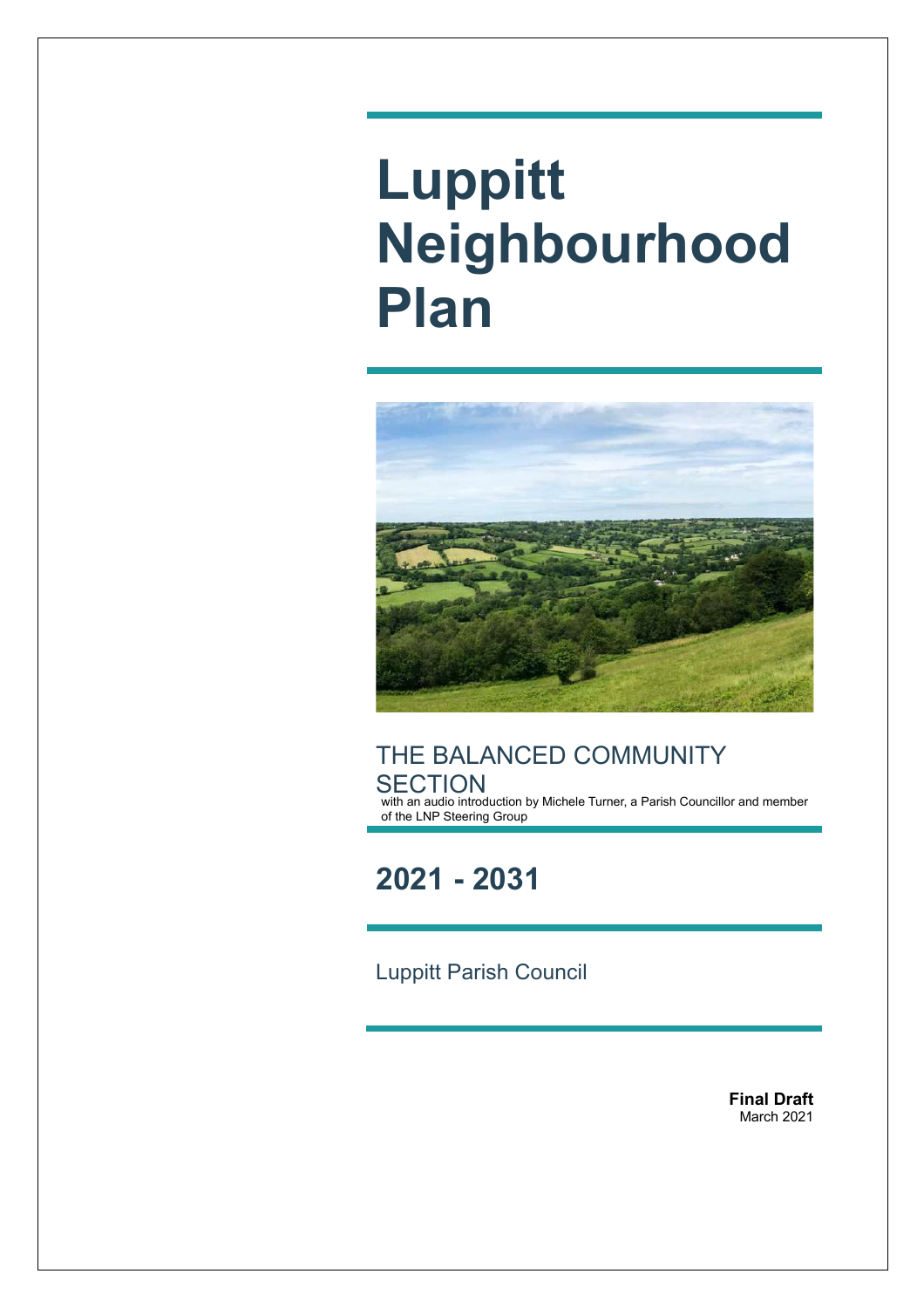## 4. A Balanced Community

#### **4.1 Introduction**

The Luppitt parish community, like many other rural communities, faces particular neighbourhood challenges. These stem in the main from a relatively inflexible housing supply which is unaffordable for the younger generation, few local employment opportunities, limited parish facilities, a lack of public transport, patchy broadband and sparse local authority services. The Government acknowledges this dilemma in *National Planning Practice Framework - 'Rural Housing'* which states:

'*A thriving rural community in a living, working countryside depends, in part, on retaining local services and community facilities such as schools, local shops, cultural venues, public houses and places of worship. Rural housing is essential to ensure viable use of these local facilities'.*

In considering the smaller villages and hamlets of East Devon, the Local Plan sets out EDDC's position in paragraph 15.19:

'*In rural areas and beyond our villages the policy approach is one of development constraint and countryside conservation whilst recognising the needs of those who live or work there. There will be scope for small villages without Built-up Area Boundaries (BUAB) to benefit from limited development specifically to meet a proven local need, for instance for affordable housing or local employment.* Paragraph 15.20 recognises the need for local village facilities - *these locations cannot meet residents' daily requirements but improvements to the range of services and facilities which they offer will be encouraged*.

Community facilities in Luppitt are limited and the stock of housing has remained fairly static over many years. Despite this, Luppitt can still identify with the Government's description as 'a thriving, rural community in a living working countryside'. For that to continue, however, some improvement in housing supply, local facilities, employment and the availability of reliable broadband is necessary. The community in Luppitt is ageing as the younger generation is priced out of the limited housing stock and moves away. Meanwhile, available property tends to be purchased by non-residents leading to growing numbers of incomers. The once largely self-sufficient farming community has become almost totally reliant upon the car or van deliveries for its basic needs. These factors are all too common in rural communities and have become part of the modern dilemma which can be summarised as follows:

• Continued inflation in property prices excludes many residents, especially the younger generation, from owning their own homes and, therefore, forces dependents to move out of the area. A positive approach to the provision of at least some truly affordable housing could help redress the balance in an ageing local population and allow younger parish dependents to remain within the community.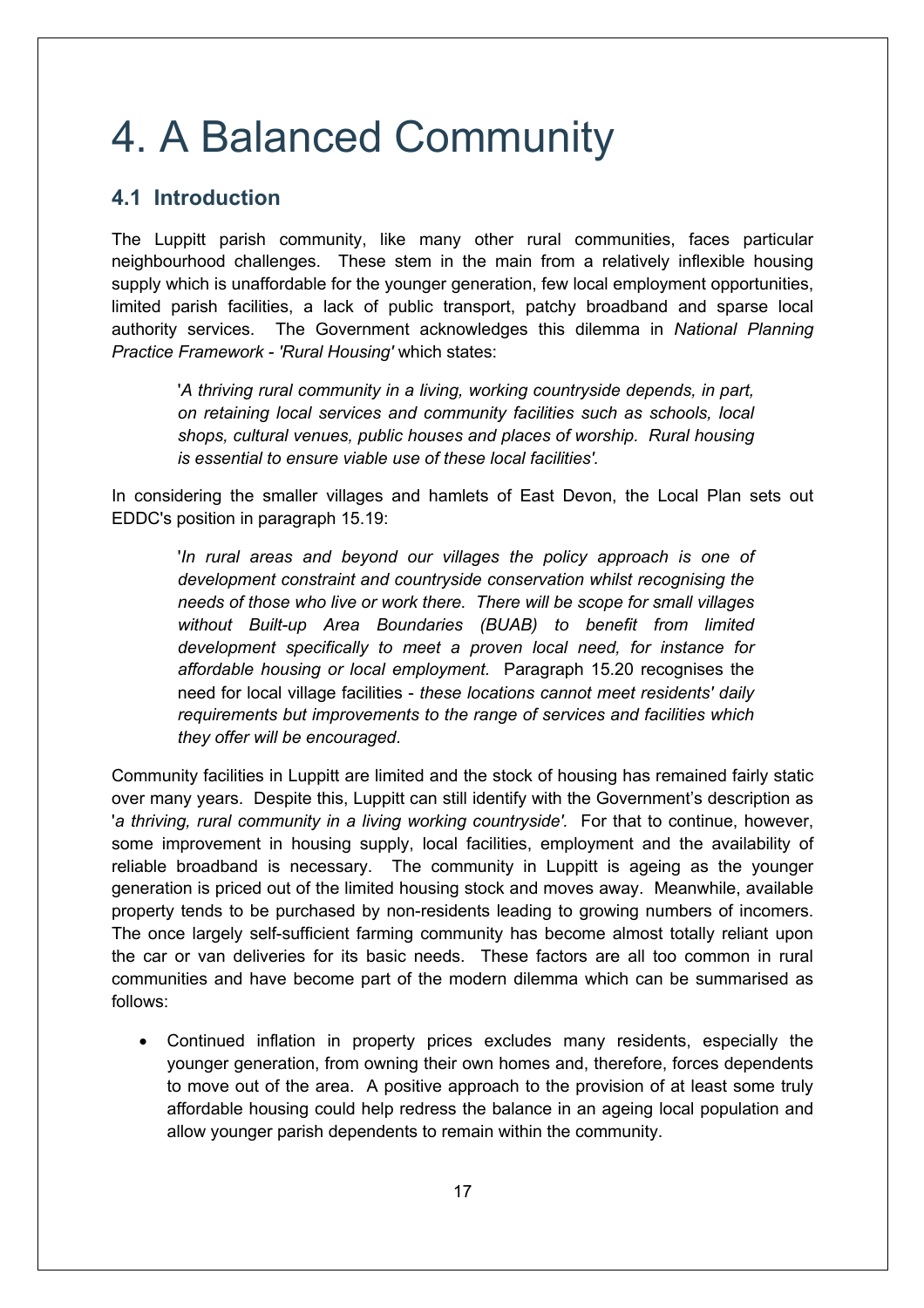- The rural peace and tranquillity of East Devon attract non-resident second home owners, and some dwellings have become holiday letting cottages - such demand effectively reduces housing stock for resident occupation. Whilst little can be done to prevent incomers from purchasing local houses and farms as second homes, planning policies through this Neighbourhood Plan could influence the outcome of planning applications for holiday cottages, where planning permission for change of use is required.
- Local facilities are quite limited but, with the exception of the loss of the school and post office, this has always been the case. The results of the *2018 Luppitt Parish Questionnaire* reaffirmed that roughly half of the community wishes it to remain that way with the other half seeking some new facilities including specifically a village shop and a more active pub. The addition of some further local facilities could reduce road trips and pollution and increase the sense of village community and improve self-reliance.
- Businesses and homeowners require fast and reliable broadband to carry out everyday activity. The current broadband service does not come close to the services available in urban areas. Well-organised, sustained pressure on the Government, local authority, and the service providers could help to speed up delivery of a top quality service.
- Opportunities for employment in Luppitt are currently limited to a handful of local businesses. The re-use of redundant traditional farm buildings for small-scale business and industrial use, combined with a positive stance towards attracting new enterprise, could increase the potential for local employment. This in turn will improve village vitality and sustainability by retaining the younger generation in the parish and reducing car journeys.

This Neighbourhood Plan seeks to address these imbalances though parish-focused planning policies and community actions. However the results of the *2018 Luppitt Parish Questionnaire* made it clear that any improvement in housing, facilities or employment must be balanced with the overriding desire to protect the landscape, natural environment and character of Luppitt for future generations.

| Aims                                                                                                 | Objectives                                                                                                                                                                                                                                                                                                                                  |
|------------------------------------------------------------------------------------------------------|---------------------------------------------------------------------------------------------------------------------------------------------------------------------------------------------------------------------------------------------------------------------------------------------------------------------------------------------|
| 1. To enhance the vitality of the parish whilst<br>protecting the natural environment and landscape. | 1.1 Through the policies in this Plan the Parish<br>Council will take a positive stance towards retaining<br>the younger generation in the parish whilst<br>addressing the needs of the older generation and<br>working towards a well-balanced community within<br>a framework of protection for the natural<br>environment and landscape. |
| 2 To maintain and enhance a strong sense of<br>'community' within the parish.                        | 2.1 The Parish Council will investigate the feasibility<br>of organising an action group of parishioners to<br>work with the Parish Council to identify projects and<br>initiatives to help maintain a strong sense of<br>community that embraces both existing and new<br>residents.                                                       |

### **4.2 Aims and Objectives**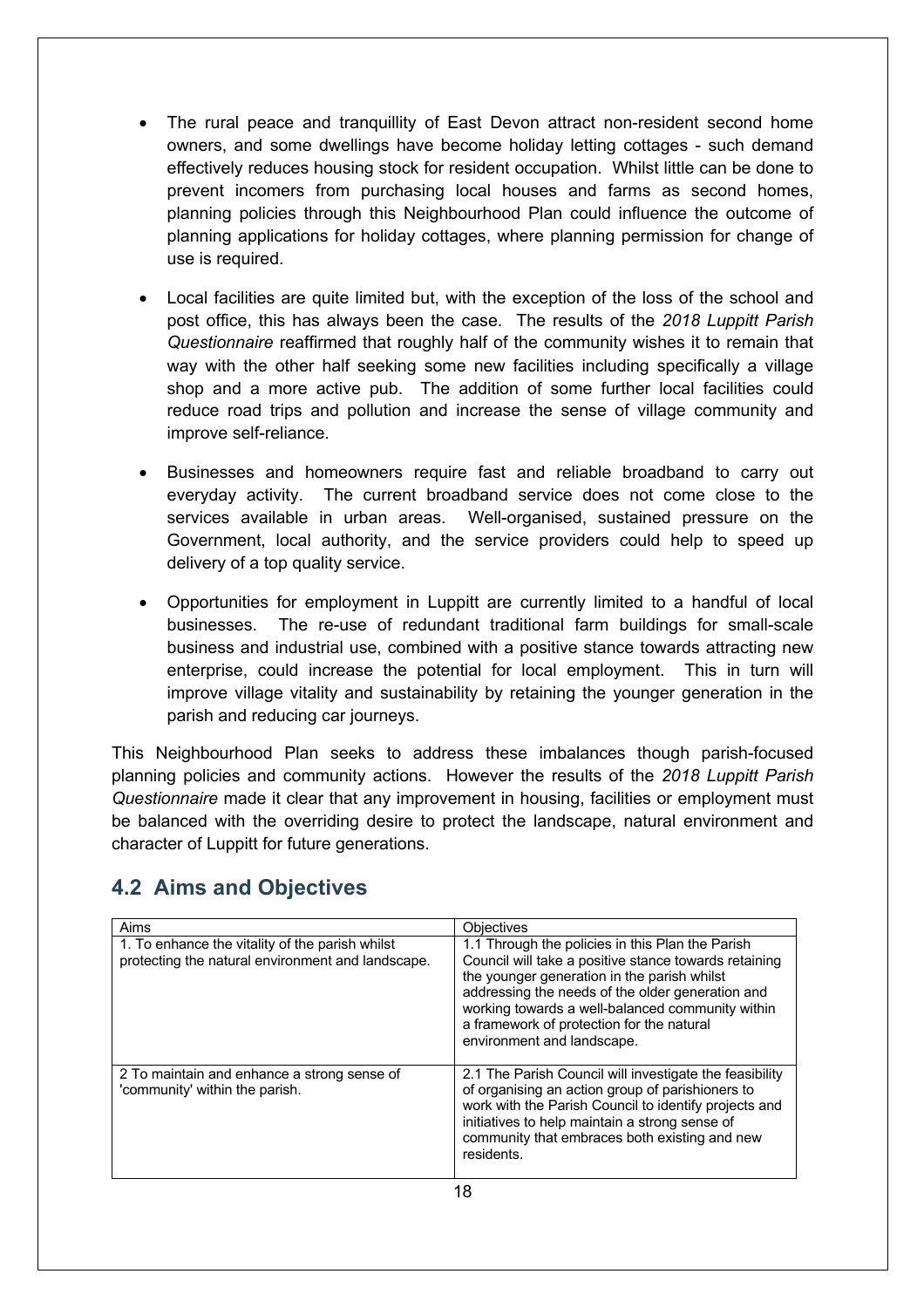|                                                                                                      | 2.2 The Parish Council will resist the further loss of<br>local facilities and services.<br>2.3 The use of existing parish facilities will be<br>encouraged and promoted.                                      |
|------------------------------------------------------------------------------------------------------|----------------------------------------------------------------------------------------------------------------------------------------------------------------------------------------------------------------|
| 3. To improve 'broadband' services across the<br>parish                                              | 3.1 The Parish Council will work to establish the<br>coverage and quality of 'broadband' across the<br>parish.<br>3.2 The Parish Council will keep abreast of the                                              |
|                                                                                                      | availability of broadband services within the parish.                                                                                                                                                          |
| 4. To support commerce within the parish whilst<br>protecting the natural environment and landscape. | 4.1 Take a positive stance towards small-scale farm<br>'diversification' where additional local employment<br>can be created and there is no harm to the<br>landscape and neighbouring properties.             |
|                                                                                                      | 4.2 Resist large scale and intensive proposals for<br>agricultural, horticultural, haulage and contracting<br>business and other commerce that may have an<br>adverse effect upon the character of the parish. |
|                                                                                                      | 4.3 Encourage the re-use of redundant traditional<br>farm buildings in appropriate locations for<br>conversion to small-scale business uses and<br>tourism.                                                    |

#### **4.3 Housing Supply and Demand**

The last survey of housing was undertaken as part of the 2011 census<sup>19</sup>. It found 202 dwellings in Luppitt of which 143 were detached houses, 42 semi-detached, 13 terraced and 4 were flats. There are no permanent caravans and the figures above include a small group of council houses at Millrise, several of which are now in private ownership. Around 30 properties (15% of the total supply) are either second homes or holiday cottages, so the permanent resident population lives in 172 households (2.68 persons per household). Of these, 134 properties are owner occupied, 19 are privately rented and the remaining 19 are either social or 'other' rented, based upon the latest data.

Over the last ten years, roughly 20 applications for new dwellings (including replacements and conversions) were approved. However, whilst physical supply has increased marginally, the actual availability of the housing stock for parish residents has tended to diminish, as properties have been converted to holiday cottages or houses used only at weekends by those normally domiciled elsewhere. Whilst little can be done to limit second homes through the planning process, a balance must be struck between the provision of holiday letting cottages that make a contribution to the local economy and the use of that same unit of accommodation were it to be used for local resident housing.

In addressing this issue the *2018 Luppitt Parish Questionnaire* found that a majority (68%) of the community agreed that there is a need for more homes in the parish in the period to 2031. It also found that an overwhelming majority (83%) had a strong preference for any

<sup>19</sup> Appendix 3 - Population and Parish Statistics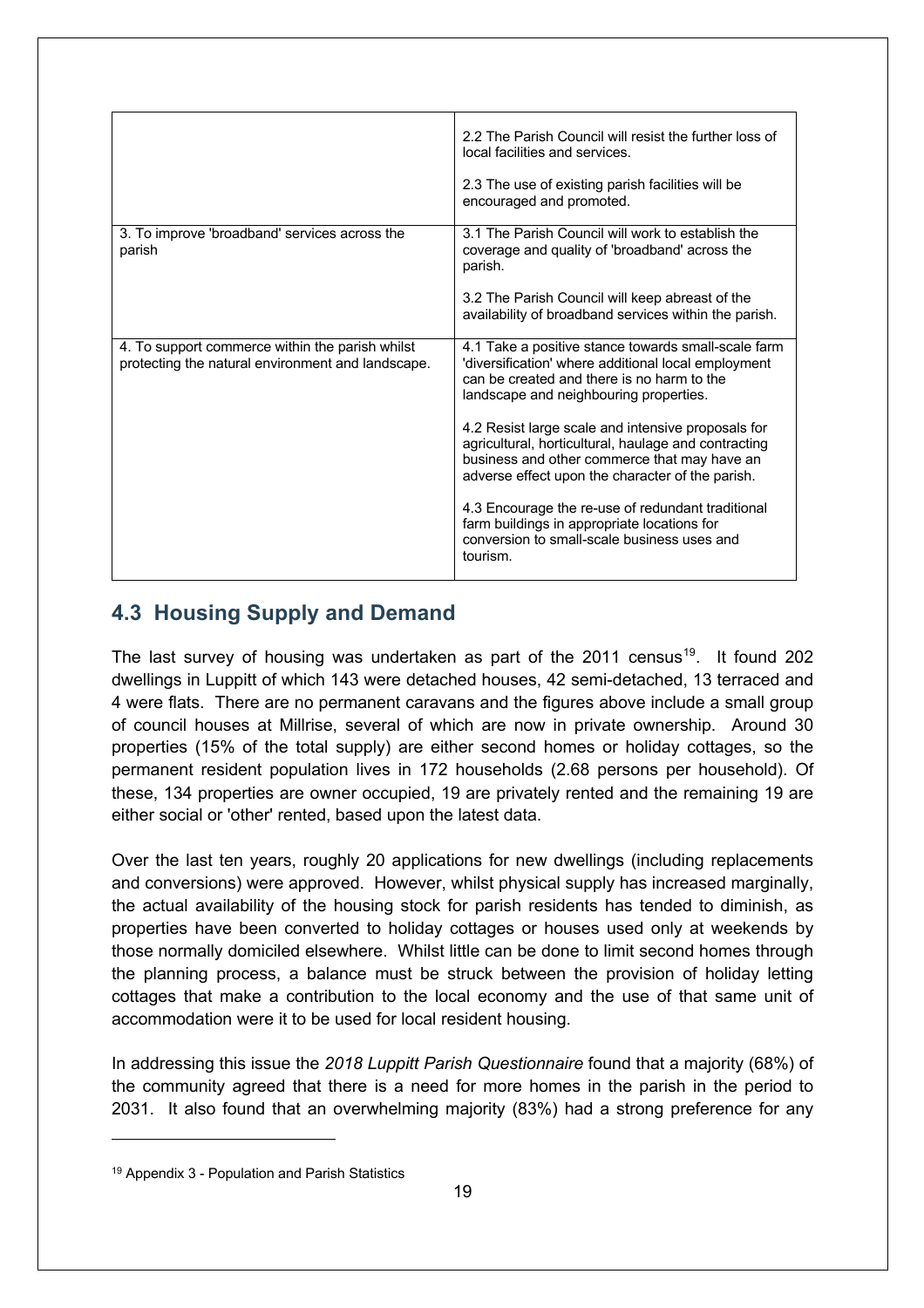new development to take place on brownfield, rather than greenfield land (farmland, woodland and amenity land), and considered that the types of housing to be most beneficial to the community would be affordable housing, smaller open market housing, farm dwellings subject to an AOC and annexes. Housing is discussed more fully in Section 7. 'New Development and Change of Land Use' and it is important that the views of the parish community are a primary consideration when planning applications for development are made to help correct a growing imbalance in housing supply.

#### **4.4 Community Facilities and Services**

Luppitt is a lightly populated parish that has never had the critical mass to support a wide range of facilities. In the past, it had a busy post office and village school but, in common with many other rural communities, closure of both was decided by administrations outside the parish. In the distant past, each household was more or less self-sufficient, growing their own vegetables, baking bread, and buying locally produced milk, butter, meat and eggs. These were the characteristics of a 'sustainable' community.

Today, parish facilities include a village hall, pub, children's playground, cricket field, tennis court (now used as a car park), and the church. Most of these are well used, as are the local footpaths and bridleways and the 'open access' areas including Hartridge and Dumpdon Hill. As to whether additional facilities should be encouraged, the community was fairly evenly split<sup>20</sup> in its response to the 2018 Luppitt Parish Questionnaire. 51% felt that the limited facilities help to protect the undeveloped charm and beauty of the parish given that, in planning terms, the lack of essential facilities defines the parish as 'unsustainable' and, therefore, unsuitable for further development. The opposing view (49%) was almost equally strong in its wish to see transport used less and the community become a little more selfsufficient with suggestions for additional facilities including a community-owned shop or mobile shop, a 'lively' pub selling food, a bus service and additional leisure and sport facilities. Such facilities can provide for the wellbeing of the community and play an important role in the development of a vibrant and sustainable neighbourhood.

As to the way forward, it is recognised that the need to use certain facilities outside the parish (supermarkets, health services, schools and transport connections) will always make some car trips inevitable. Further, as the technological world continues to develop at a pace, groceries and all manner of purchases can be ordered on-line and swiftly delivered by transport van or lorry. Far from the self-sufficient past, this is the new reality. An improvement in village facilities through the enhancement of those facilities and, possibly some additional facilities in the future, will help to increase a sense of place and provide opportunities for people to meet and interact socially. As community spirit improves and village participation by individuals increases, a more balanced and healthy community will develop. It is, therefore, expected that the Parish Council and the community will continue to support and encourage the use of the existing facilities and to enhance and improve those facilities where appropriate and to reflect growing demand.

<sup>&</sup>lt;sup>20</sup> P9, Transform Research Analysis Report available at www.luppittparishcouncil.co.uk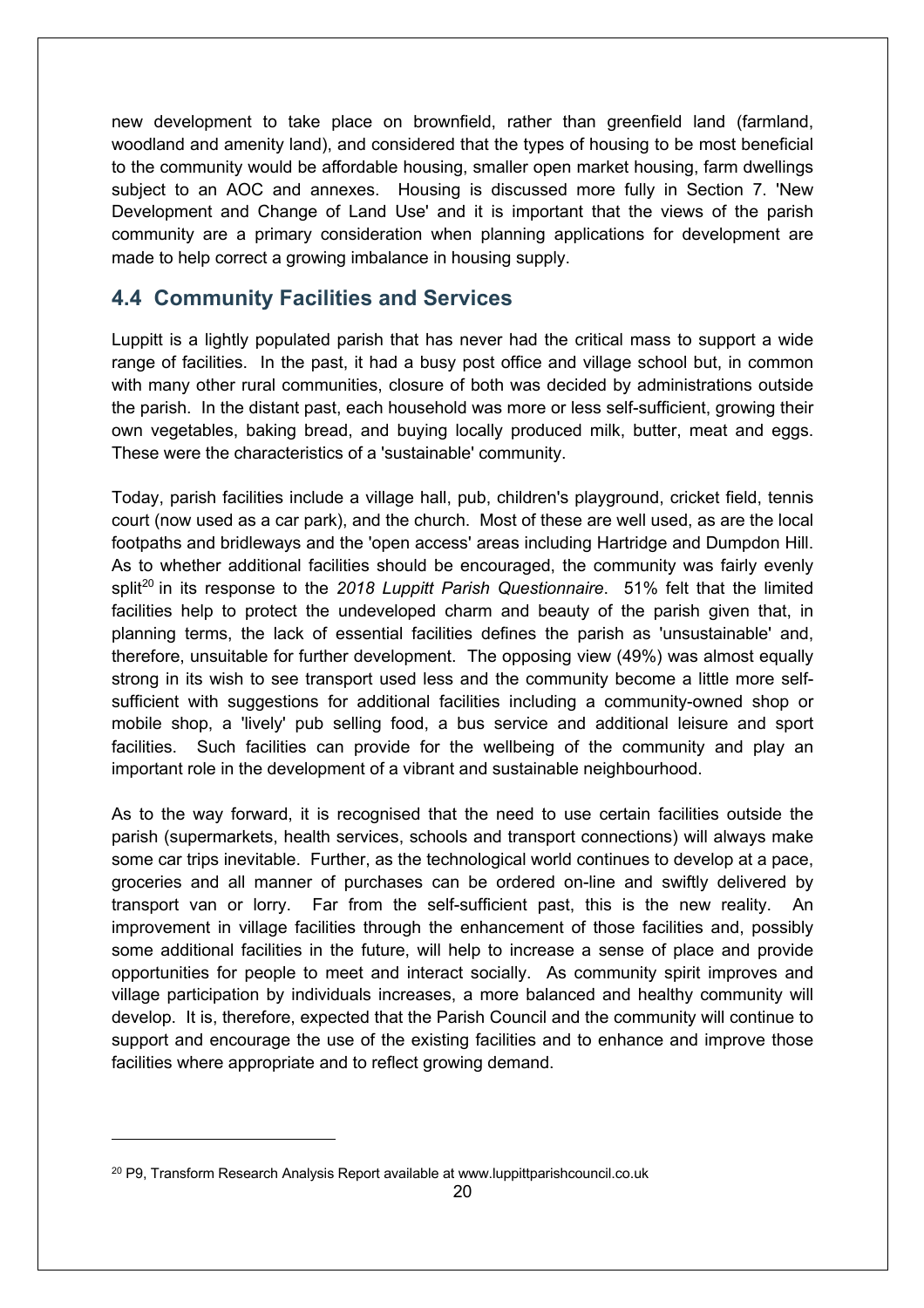The Community Infrastructure Levy (CIL) is a charge that arises out of planning permissions for built development. The levy is collected by the local planning authority and pooled to fund local infrastructure projects. With a Neighbourhood Plan in place, 25% of the CIL collected in respect of planning permissions within Luppitt parish would be retained for the benefit of the parish and could help to fund local community facilities.

#### **4.5 Broadband**

The broadband service in Luppitt is variable. For some it is good, but for others it is slow, unreliable or non-existent. The lack of a universal, fast and reliable service is a serious handicap for those wishing to set up in business or work from home, and frustrating for those who simply wish to keep in touch via the internet and to use its facilities. Future improvements towards superfast broadband will be encouraged and supported by the Parish Council where it is sensitively sited and sympathetically designed.

#### **4.6 Economy and Employment**

Analysis of the *2018 Luppitt Parish Questionnaire21* shows that only 48% of parish residents are economically active, i.e. in full- or part-time employment, self-employed or currently unemployed. 27% are economically inactive, i.e. typically retired, and 18% are in full-time education, i.e. at school, college, university or on a training scheme. Of the remaining 7%, some are carers and others look after the home.

Farming continues to be an important influence upon the character of Luppitt, but the local economy is now far less reliant upon agriculture for local employment. Most commercial farms are owned and operated by local families with little non-family employment except for seasonal contracting. Lifestyle and hobby farmers also tend only to employ contractors occasionally, which together results in very few full-time employees working in the local farming enterprises. Today, less than 20% of the local population are employed in 'agriculture', which includes both farming and contracting.<sup>22</sup> A hundred years ago it would have been closer to 100%.

It is acknowledged that many farms in the region are under financial pressure. Such pressure to survive inevitably leads to changes in farming practices and for some to consider 'diversification' into non-farming areas of business. This in turn may present challenges for the planning system. The Parish Council will look carefully at proposed schemes and support diversification where it can, particularly schemes that create local employment, providing that such proposals comply with the policies in this Plan and do not have an adverse impact upon neighbouring properties or the landscape. However, intensive enterprises in agriculture, contracting or horticulture will generally not be supported as they are considered likely to be harmful to the established rural character of the parish and the landscape $^{23}$ . Larger non-farming employers in Luppitt include the Otter Brewery (employing 35 full-time staff around a fifth of whom live in Luppitt); the Woodhayes Rural Business Centre which provides office units for letting, meeting rooms, a gallery/conference centre and

<sup>&</sup>lt;sup>21</sup> P4, Transform Research Analysis Report available at www.luppittparishcouncil.co.uk

<sup>22</sup> Appendix 3 Population and Parish Statistics

<sup>&</sup>lt;sup>23</sup> Luppitt Landscape Character Assessment available at www.luppittparishcouncil.co.uk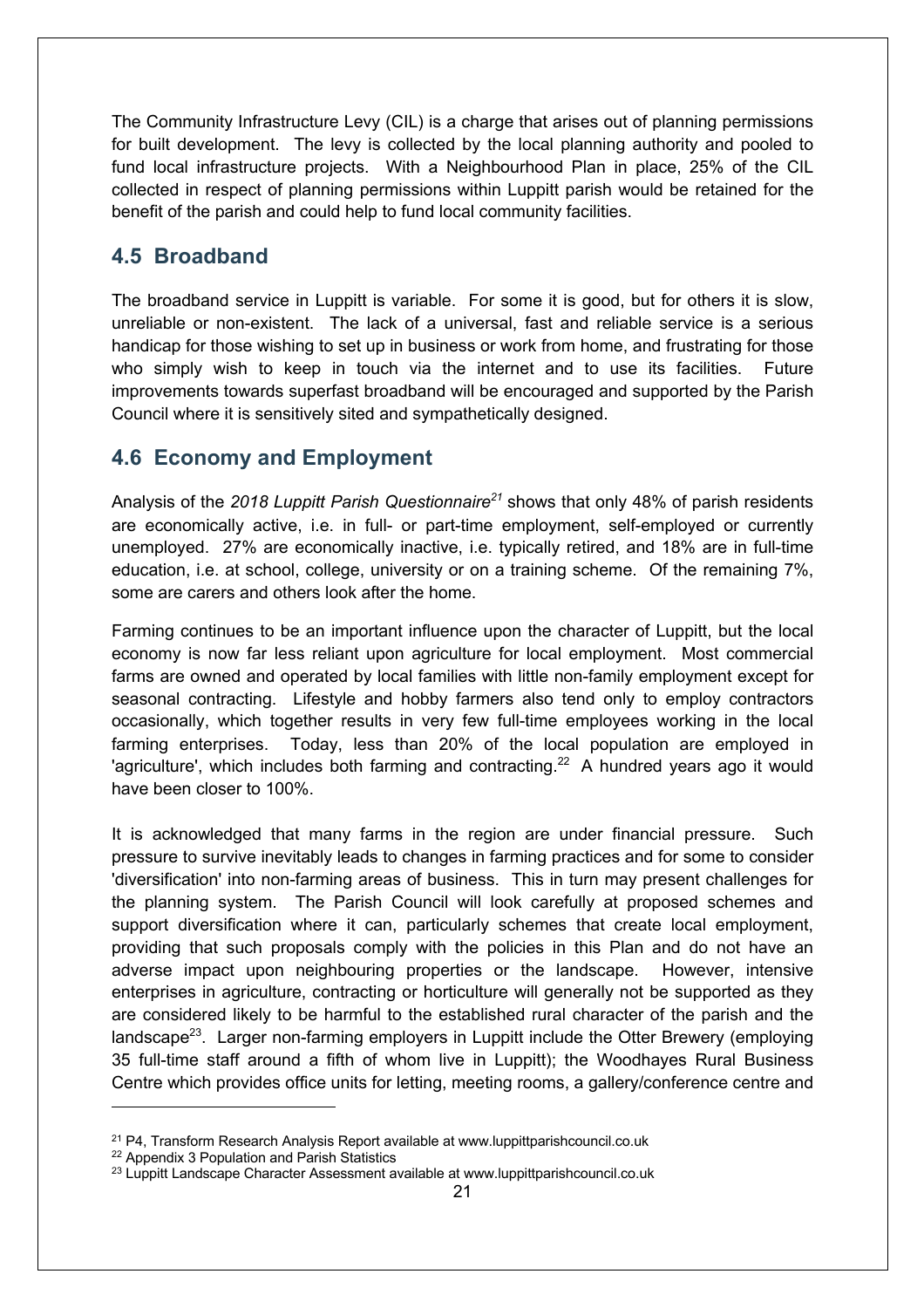is home to the local NFU office. Other employers include A R Tucker (agricultural contractors); and Paul Prettejohn (garden and agricultural machinery specialists).

The extent to which further business will be attracted to Luppitt in the future is partly a matter of market forces, but the availability of business accommodation is a key element for those not wishing or able to work from home. Opportunities may exist for the re-use of redundant traditional farm buildings for conversion to small office/business units, artisan workshops, art studios, and live/work units. In the interests of creating additional vitality in the parish, the Parish Council will generally support small-scale employment generating schemes, where proposals comply with the policies in this Plan and do not adversely affect neighbouring properties or the landscape. Scale is important, and the Parish Council will resist applications for large scale businesses, industrial or distribution schemes which are seen as too large and out of character with Luppitt's rural environment. Parish 'character' is independently described and recorded in the *Luppitt Landscape Character Assessment*<sup>24</sup> and its 'rural environment' is further described in the *Blackdown Hills AONB Management Plan*25.

Tourism is a sector through which Luppitt contributes to the local economy via the many holiday cottages, lodges and B&Bs scattered across the parish. The extent to which support will be given to planning applications for holiday accommodation in the future is discussed in Section 7.

#### **4.7 Policies - A Balanced Community**

### **Policy BC1 - Protecting Parish Facilities**

Development leading to the loss or change of use of an existing community facility (including, but not limited to, St Mary's Church, the village hall, pub, children's playground, cricket field and tennis court) will be strongly resisted unless it can be demonstrated that there is no longer a need or demand for the facility or that it is no longer economically viable.

<sup>24</sup> Available at www.luppittparishcouncil.co.uk

<sup>25</sup> www.blackdownhillsaonb.org.uk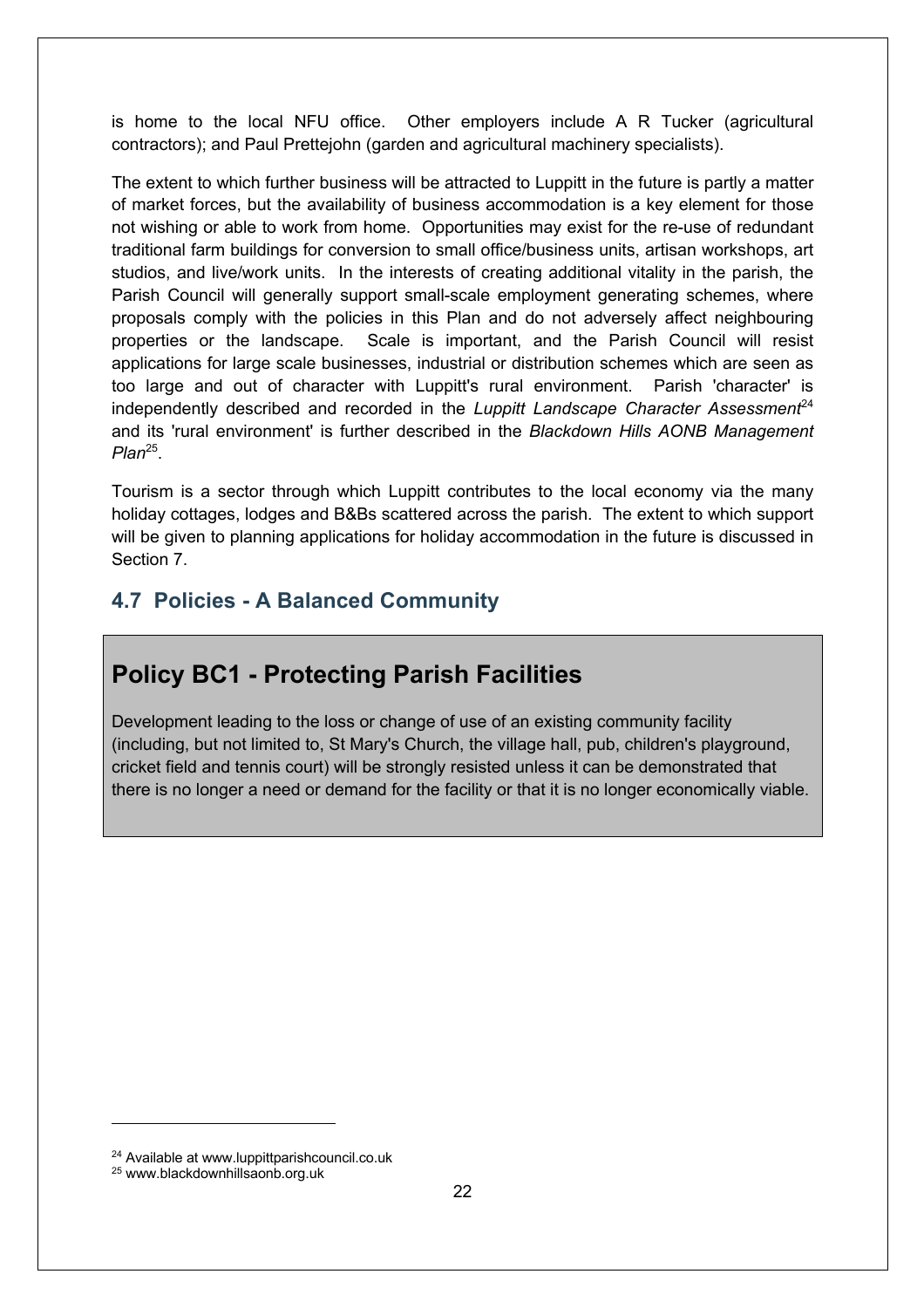#### **4.8 Community Actions - A Balanced Community**

**CA1 Community Action Group** The Parish Council will investigate the feasibility of organising an action group of parishioners to work with the Parish Council to:

(a) actively promote existing parish facilities and services and investigate improvements and enhancements that could be made to those facilities and services;

(b) identify, promote and manage projects and initiatives to help maintain a strong sense of community that embraces all parish residents.

#### **4.9 Policy Justification**

A thorough consideration of the basic issues and concerns facing the Luppitt parish community was undertaken through public consultation. This included many hours of discussion in steering group and sub-group meetings and opinions recorded in the responses to the *2018 Luppitt Parish Questionnaire.* The key output from the questionnaire, as analysed by *Transform Research Consultancy Ltd*, 26 is summarised in Appendix 8.

Proposals to address these concerns are in general conformity with the Local Plan and are supported by the National Planning Policy Framework:

#### NPPF Policy - *'Supporting a Prosperous Rural Economy'*

*28 - Planning policies should support economic growth in rural areas in order to create jobs and prosperity by taking a positive approach to sustainable new development. To promote a strong rural economy, local and neighbourhood plans should:*

- *support the sustainable growth and expansion of all types of business and enterprise in rural areas, both through conversion of existing buildings and welldesigned new buildings;*
- *promote the development and diversification of agricultural and other land-based rural businesses;*
- *support sustainable rural tourism and leisure developments that benefit businesses in rural areas, communities and visitors, and which respect the character of the countryside. This should include supporting the provision and expansion of tourist and visitor facilities in appropriate locations where identified needs are not met by existing facilities in rural service centres; and*
- *promote the retention and development of local services and community*  facilities in villages, such as local shops, meeting places, sports venues, cultural *buildings, public houses and places of worship.*

<sup>26</sup> Available at www.luppittparishcouncil.co.uk